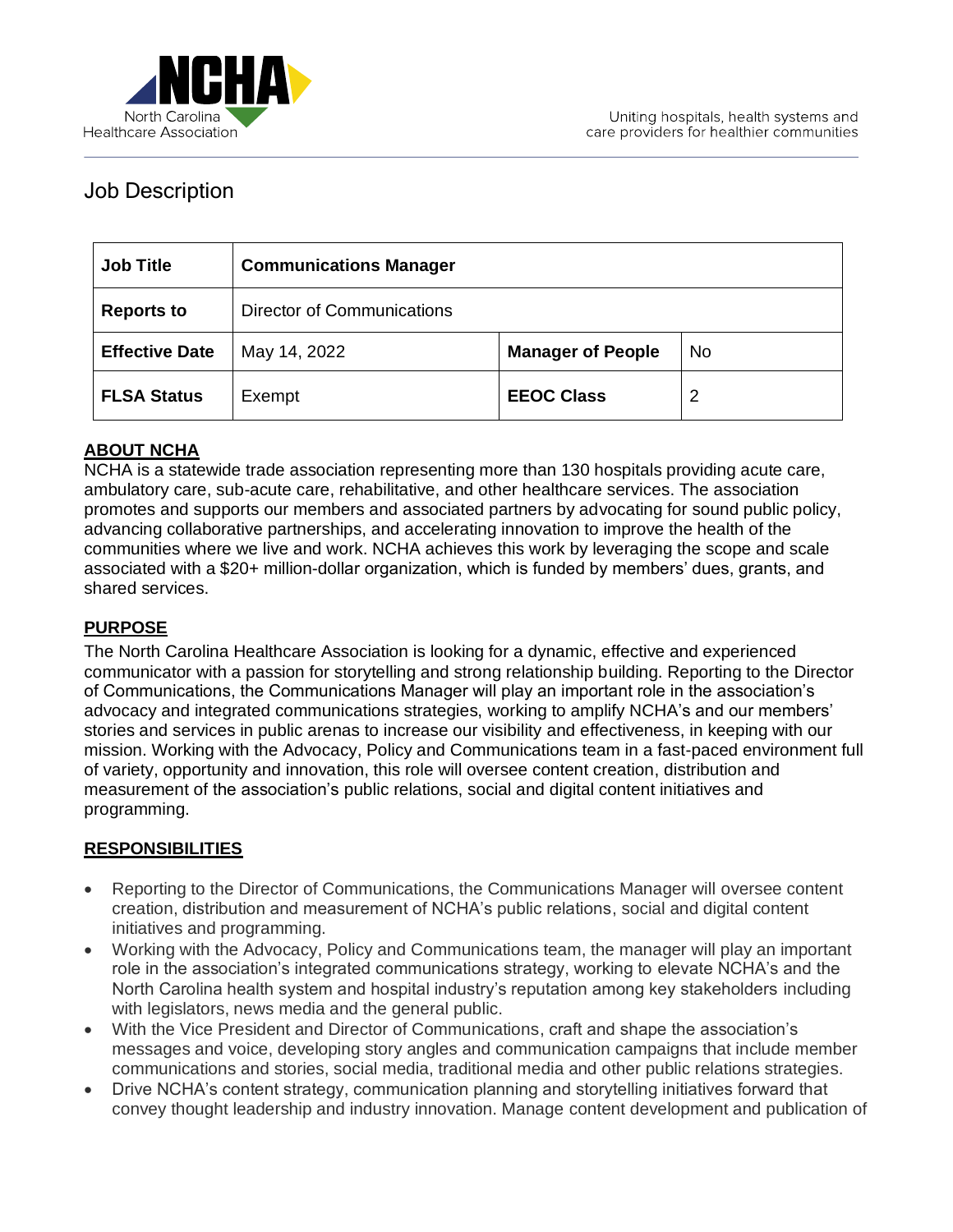special reports, talking points, press releases, videos, podcasts, and/or editorial pieces on NCHA legislative issues.

- Develop and curate interesting and useful web/social media content, including but not limited to written content (including blog posts), infographics, photos, and video content and determines appropriate strategies and platforms to reach target audiences.
- Manage planning and execution of strategic media relations campaigns and maintain strong relationships with media outlets. Work in collaboration with the Vice President of Communications and with other team members to develop pitches and to share information about important NCHA initiatives and hospital member or NC healthcare industry success stories.
- Develop and manage content for NCHA.org and NCHealthcare.org such as blogs, videos, podcasts, articles and other member- or public-facing informational vehicles.
- As part of the communications team, support NCHA and its subsidiaries in communications activities with association members and the public. As needed, consult on or provides writing, editing, proofreading and graphics for slides, speeches, newsletters, and other communications. Identifies and shares best practice strategies and tools with NCHA staff and member hospitals.
- Actively generates ideas for compelling content to support the association's advocacy, public relations and reputation management objectives, recommending and implementing appropriate strategies and platforms to reach target audiences. This may include planning, executing and optimizing paid social media campaigns, event sponsorships, or other public relations activities.
- Performs other tasks and duties as identified or assigned by the Senior Vice President of Advocacy, Policy and Communications, Vice President of Communications, or Director of Communications.

### **MISSION/VISION/VALUES**

- Embrace the NCHA mission to improve the health of the communities where we live and work by advocating for sound public policy and collaborative partnerships.
- Support the vision for A North Carolina where high-quality healthcare is equitable and accessible for all.
- Demonstrate the association's core values in all relationships, at all times. Respect. Integrity. Teamwork. Accountability. Perseverance.

### **INTERNAL RELATIONSHIPS**

• Reports to the Director of Communications.

## **EXTERNAL RELATIONSHIPS**

• Communicates with members and other community partners as needed to develop or monitor advocacy and public relations activity and support outreach efforts. Has occasional contact with news media.

## **EDUCATION AND EXPERIENCE**

- Bachelor's degree in Mass Communications, Journalism, Public Relations, or related field.
- Five to seven (5-7) years progressively responsible experience in public relations, corporate communications or advocacy communications that includes developing and managing communications campaigns or project plans and working with members of the news media.
- Experience with creating copy for press releases, blogs and other collateral and experience with video script writing and editing/production required.

## **KNOWLEDGE, SKILLS AND ABILITIES**

- Proven ability to develop and implement successful communications content and campaigns, including prioritizing and managing projects and reporting ROI of content efforts.
- Ability to quickly develop knowledge of healthcare policy issues with proficiency speaking and